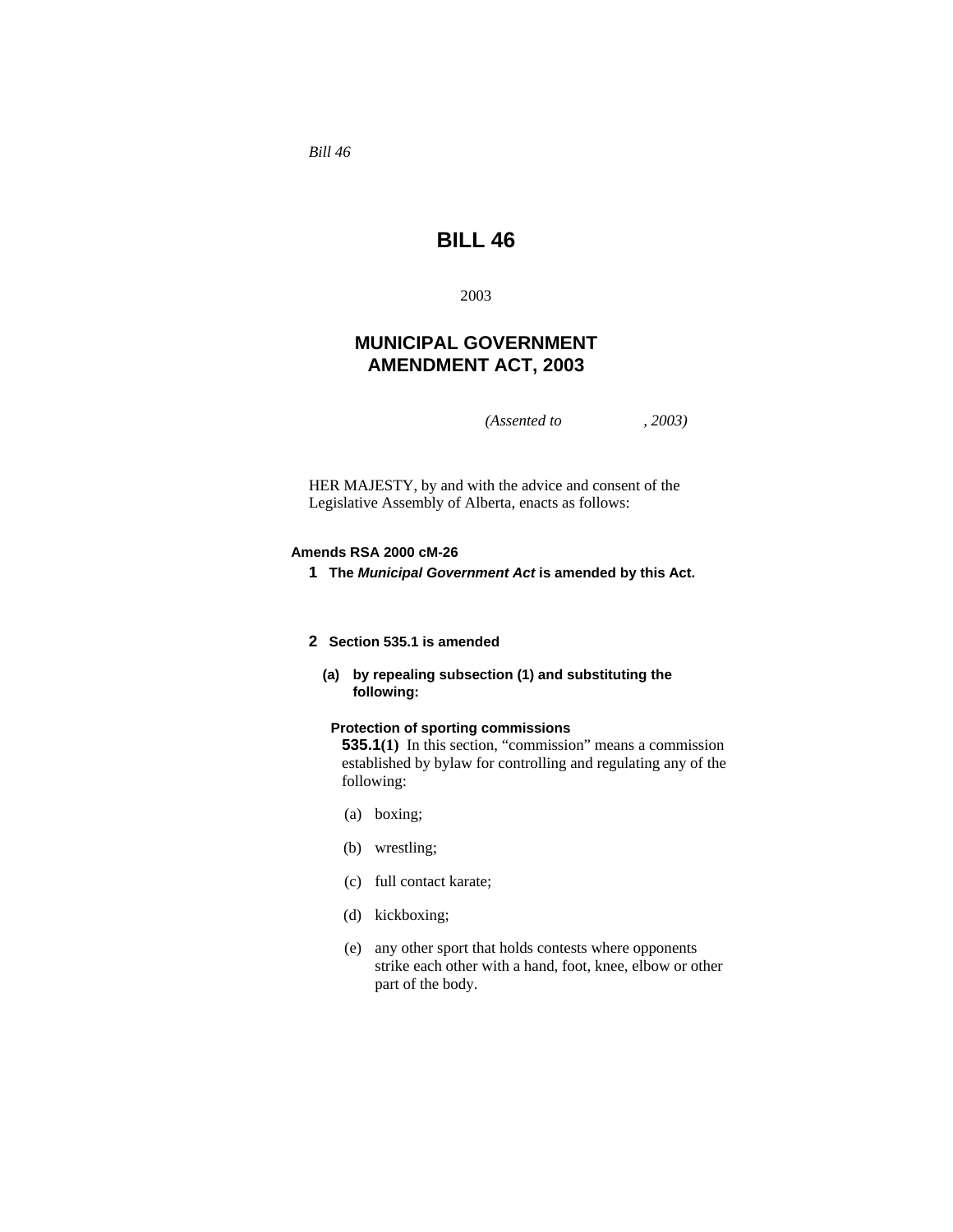**(b) in subsection (2) by adding** "and officials" **after**  "volunteers".

# **3 Section 648 is amended**

#### **(a) in subsection (2)**

- **(i) by adding the following after clause (c):**
- (c.1) new or expanded roads required for or impacted by a subdivision or development;
- **(ii) in clause (d) by striking out** "clauses (a) to (c)" **and substituting** "clauses (a) to (c.1)";

#### **(b) by adding the following after subsection (4):**

**(5)** An off-site levy collected under this section, and any interest earned from the investment of the levy,

- (a) must be accounted for separately from other levies collected under this section, and
- (b) must be used only for the specific purpose described in subsection  $(2)(a)$  to  $(c.1)$  for which it is collected or for the land required for or in connection with that purpose.

**(6)** A bylaw under subsection (1) must be advertised in accordance with section 606 unless

- (a) the bylaw is passed before January 1, 2004, or
- (b) the bylaw is passed on or after January 1, 2004 but at least one reading was given to the proposed bylaw before that date.

**(7)** Where after March 1, 1978 and before January 1, 2004 a fee or other charge was imposed on a developer by a municipality pursuant to a development agreement entered into by the developer and the municipality for the purpose described in subsection  $(2)(c.1)$ , that fee or charge is deemed

 (a) to have been imposed pursuant to a bylaw under this section, and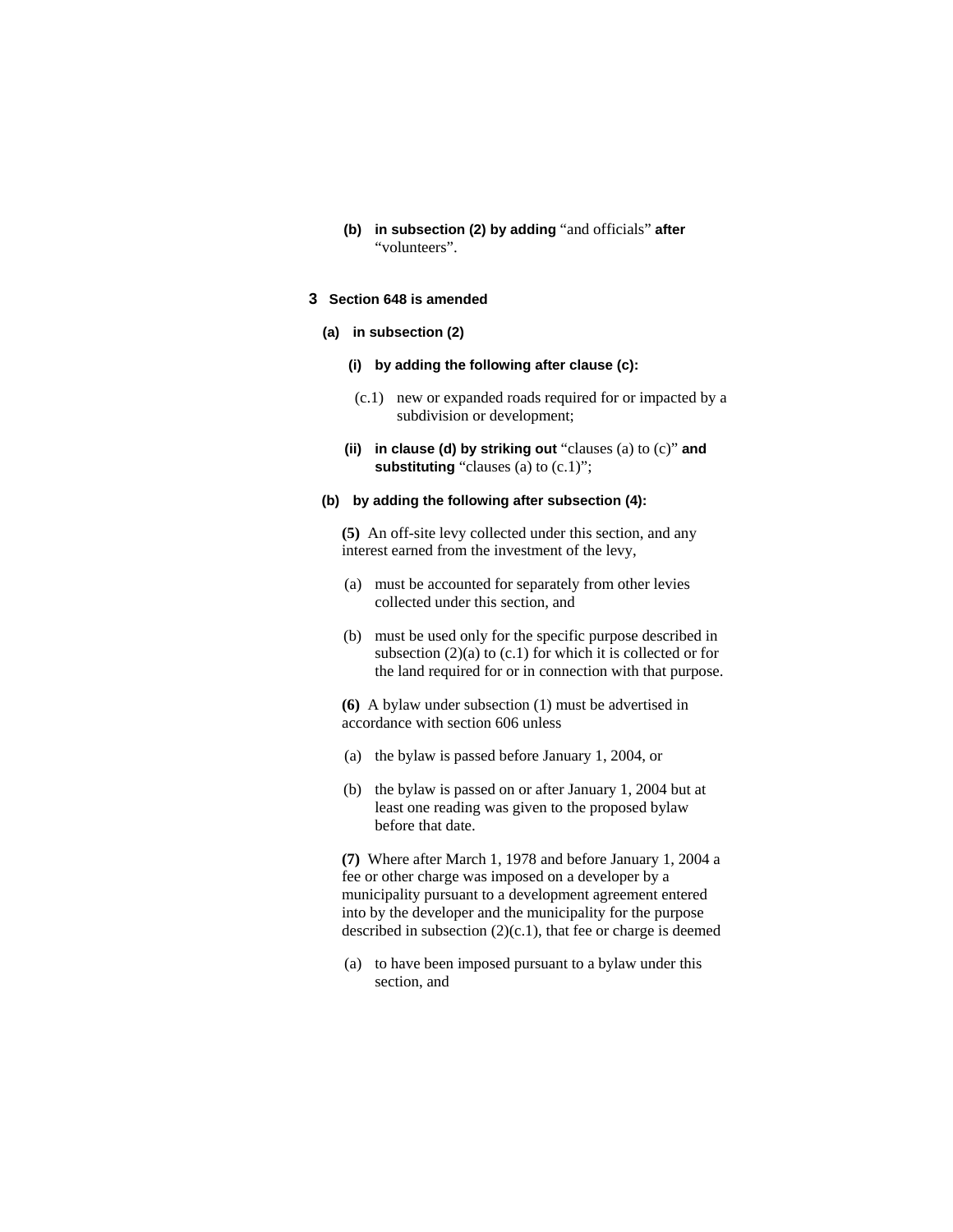(b) to have been validly imposed and collected

effective from the date the fee or charge was imposed.

# **4 Section 694 is amended by repealing subsection (4) and substituting the following:**

- **(4)** The Lieutenant Governor in Council may make regulations
	- (a) governing the maximum amount that a municipality may establish or impose and collect as a redevelopment levy or an off-site levy, either generally or specifically;
	- (b) governing the principles and criteria that must be applied by a municipality when establishing an off-site levy.

#### **Amends SA 2002 c19**

# **5 The** *Municipal Government Amendment Act, 2002* **is amended**

- **(a) in section 13 in the new section 321.1(2) by striking out**  "by January 1, 2004" **and substituting** "by the date this section comes into force";
- **(b) in section 21 by repealing subsection (2) and substituting the following:**

**(2) Sections 9, 12 and 18 come into force on January 1, 2004.**

**(3) Sections 10, 11, 13, 16, 17 and 20 come into force on Proclamation.** 

#### **Explanatory Notes**

**1** Amends chapter M-26 of the Revised Statutes of Alberta 2000.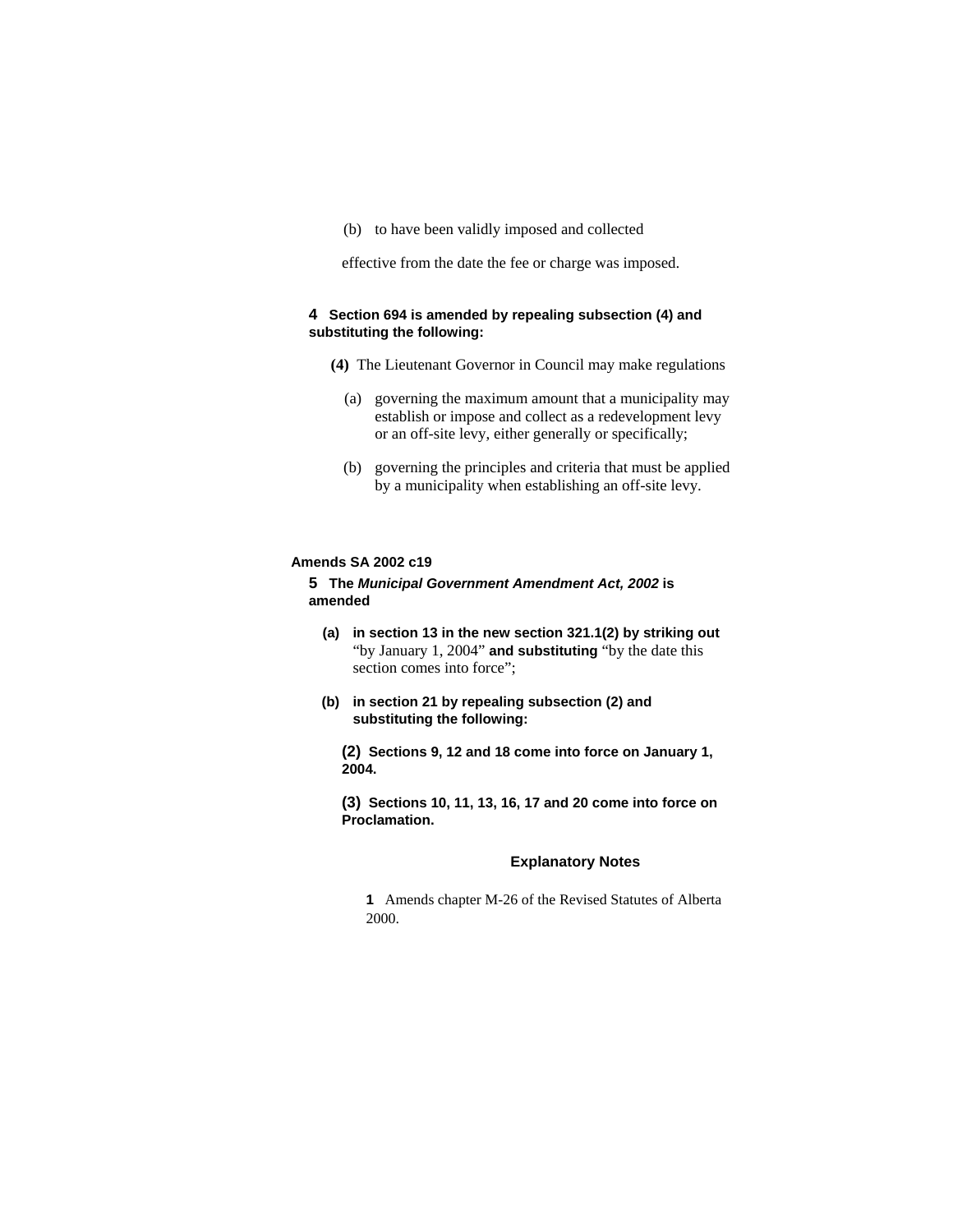#### **2** Section 535.1 presently reads:

*535.1(1) In this section, "commission" means a commission established by bylaw for controlling and regulating boxing matches or wrestling matches, or both.* 

*(2) A commission and its members, officers, employees and any volunteers performing duties under the direction of any of them are not liable for anything said or done or omitted to be done in good faith in the performance or intended performance of their functions, duties or powers under this Act or any other enactment.* 

*(3) Subsection (2) is not a defence if the cause of action is defamation.* 

**3** Section 648 presently reads:

*648(1) For the purposes referred to in subsection (2), a council may by bylaw* 

- *(a) provide for the imposition and payment of a levy, to be known as an "off-site levy", in respect of land that is to be developed or subdivided, and*
- *(b) authorize an agreement to be entered into in respect of the payment of the levy.*

*(2) An off-site levy may be used only to pay for all or part of the capital cost of any or all of the following:* 

- *(a) new or expanded facilities for the storage, transmission, treatment or supplying of water;*
- *(b) new or expanded facilities for the treatment, movement or disposal of sanitary sewage;*
- *(c) new or expanded storm sewer drainage facilities;*
- *(d) land required for or in connection with any facilities described in clauses (a) to (c).*

*(3) On September 1, 1995 an off-site levy under the former Act continues as an off-site levy under this Part.*